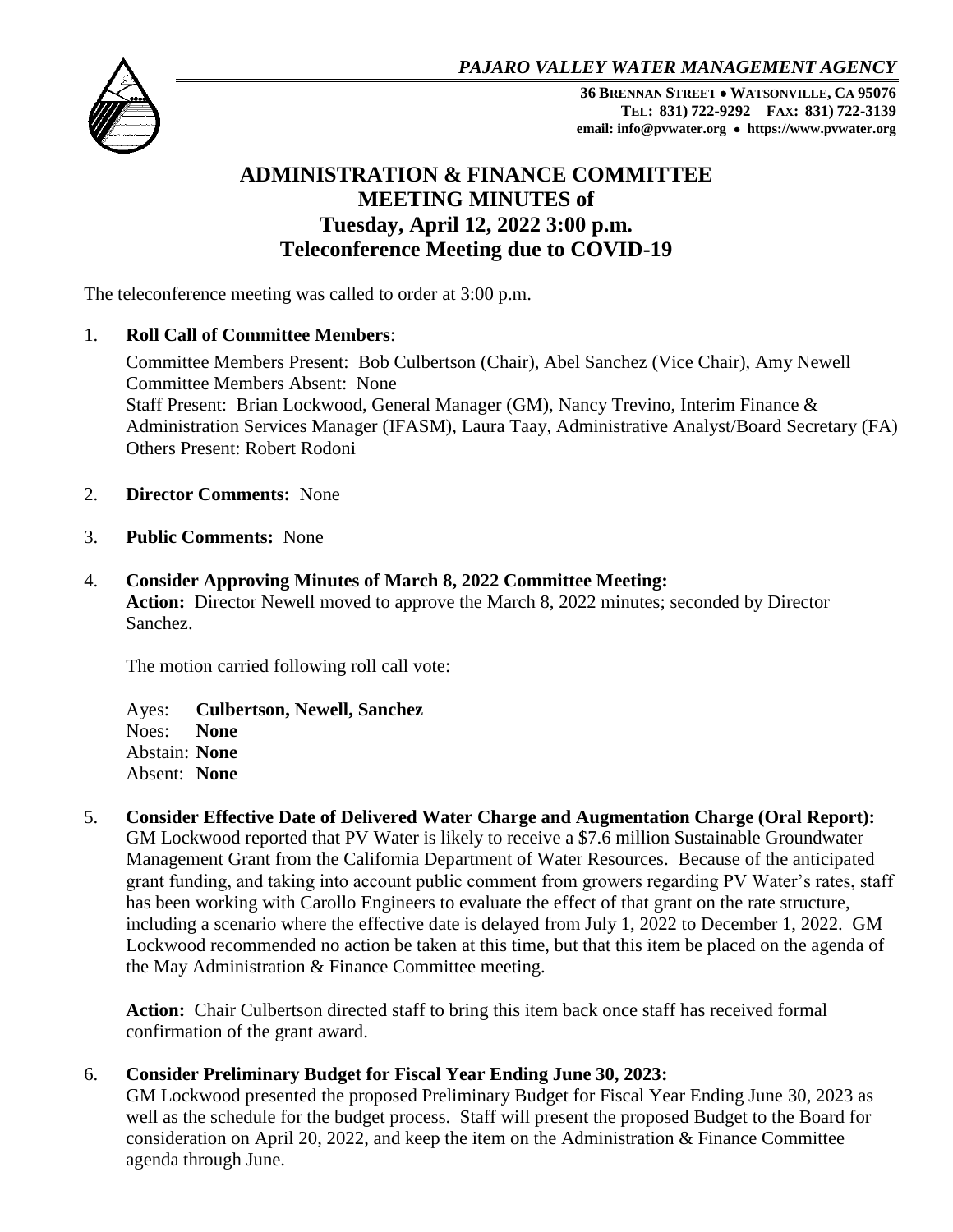**Action:** None taken.

7. **Consider Staff Recommendation Regarding Upgrades to Blend Well 1 and Blend Well 2: Action**: Director Newell moved to accept staff recommendation regarding upgrades to Blend Well 1 and Blend Well 2 and place the item on the consent agenda for Board consideration of approval; seconded by Director Sanchez.

The motion carried following roll call vote:

Ayes: **Culbertson, Newell, Sanchez** Noes: **None** Abstain: **None** Absent: **None**

#### 8. **Consider Increasing Residential Water Conservation Rebates:**

**Action:** Director Sanchez moved to approve the proposed increases to the Residential Water Conservation Rebates as described on the staff report and place the item on the consent agenda for Board consideration of approval; seconded by Director Newell.

The motion carried following roll call vote:

Ayes: **Culbertson, Newell, Sanchez** Noes: **None** Abstain: **None** Absent: **None**

9. **Consider Agreement with Diaz Roofing for Installation and Roof Repair Work at PV Water Office, 36 Brennan Street:**

**Action:** Director Newell moved to accept the Agreement with Diaz Roofing for Installation and Roof Repair Work at the PV Water office in an amount not to exceed \$31,500 and place the item on the consent agenda for Board consideration of approval; seconded by Director Culbertson.

The motion carried following roll call vote:

Ayes: **Culbertson, Newell, Sanchez** Noes: **None** Abstain: **None** Absent: **None**

## 10. **Review and Consider Accepting Quarterly Reports:**

**Action:** Director Newell moved to accept the Quarterly Reports and place them on the consent agenda for Board consideration of approval; seconded by Director Sanchez.

The motion carried following roll call vote:

Ayes: **Culbertson, Newell, Sanchez** Noes: **None** Abstain: **None** Absent: **None**